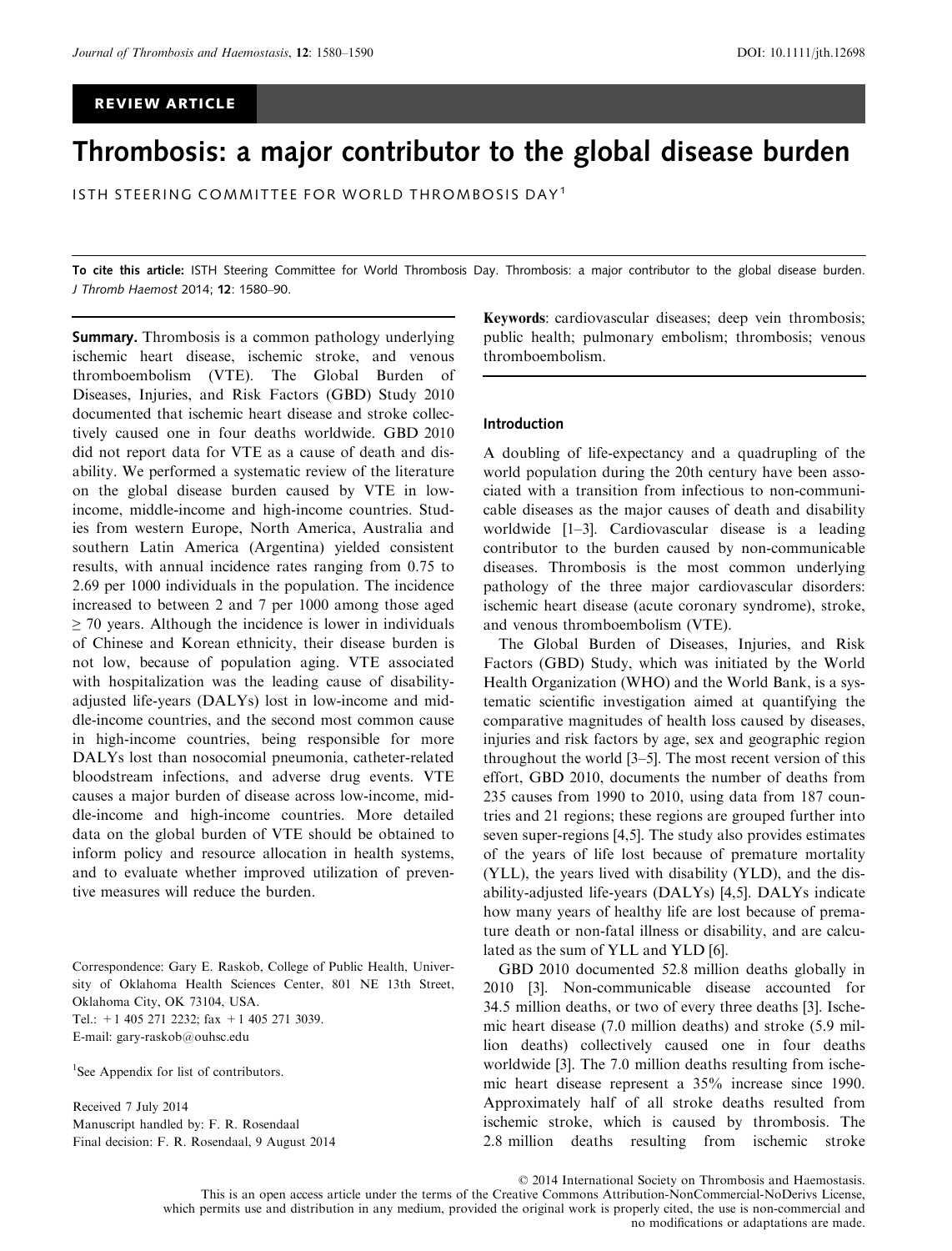represent a 25% increase since 1990. Although there is substantial regional variation, ischemic heart disease ranks as the first or second most common cause of YLL in 13 of the 21 regions, and ranks in the top five causes of death in 17 regions [3]. Stroke ranks as the first or second most common cause of YLL in eight regions, and is in the top five most common causes in 14 regions [3]. Ischemic heart disease was the leading cause of DALYs lost worldwide in 2010 (up from fourth in 1990, an increase of 29%), and stroke was the third leading cause (up from fifth in 1990, an increase of 19%) [6]. More than 60% of new strokes, and 45% of deaths resulting from stroke, occur in individuals aged < 75 years [7].

GBD 2010 clearly documents the major impact of arterial thrombosis on the global disease burden, because it is the pathologic mechanism underlying most cases of ischemic heart disease and ischemic stroke. However, the study does not report data for VTE as a specific cause of death and disability. A cursory review of the literature from western Europe and North America suggests that VTE is a major contributor to the burden caused by non-communicable diseases. For example, Cohen *et al*. used an incidence-based epidemiology model to estimate the number of non-fatal symptomatic VTE events, which includes both deep vein thrombosis (DVT) and pulmonary embolism (PE), and the number of VTE-related deaths across the European Union in 2004 (population of 454.4 million) [8]. The results yielded estimates of 684 019 DVT events, 434 723 PE events, and a total of 543 454 VTE-related deaths [8]. In the USA, investigators from the Centers for Disease Control and Prevention used data from the National Hospital Discharge Survey to estimate that there were an average of 547 596 adult hospitalizations with a diagnosis of VTE each year during 2007–2009 among the population of 301–307 million [9]. If VTE caused a proportionate burden of disease across the other global regions, it would be highly ranked in the causes of death and DALYs worldwide. Given that much of the mortality and morbidity resulting from VTE is potentially preventable [10–13], data on the disease burden are important for health systems and policy-makers for planning resource allocation, both for healthcare delivery and for setting research priorities.

We therefore performed a systematic review of the literature on the global burden of disease attributable to VTE. The objective was to review the evidence for disease burden in each of the geographic regions specified in GBD 2010, using the variables of annual incidence rate (number of new cases each year per 1000 population at risk), prevalence (proportion of the population with the condition at a point in time), annual number of deaths, and DALYs.

#### Methods: literature search and review

A computer search of the literature was performed with OVID MEDLINE, OVID MEDLINE In-Process and

Other Non-Indexed Citations, and EMBASE, from inception of these databases to May 2014. We used the disease-related keywords venous thromboembolism, deep vein thrombosis, venous thrombosis, vein thrombosis, thrombophlebitis, pulmonary embolism, and lung embolism, together with the additional keywords incidence, prevalence, mortality, case fatality, morbidity, surveillance and epidemiology, years lived with disability (YLD), and disability-adjusted life-years (DALY), to search the titles and abstracts of articles in these databases. We also reviewed the bibliographies of published articles. We excluded non-human studies, case reports, and clinical trials, as well as non-relevant publication types, including reports of clinical conferences and editorials. We also excluded articles published in languages other than English; the current report is therefore confined to the literature published in English. The identified citations from each database were exported to an ENDNOTE library, where the citations were de-duplicated. The merged list of citations was exported to a Word document that included citation number, title, list of authors, the full abstract, and the journal citation.

The abstracts were reviewed independently by two reviewers (A.W. and G.R), who categorized them according to the level of evidence as either level A, level B, or other; disagreements were resolved through discussion and consensus. Level A evidence was defined as population-based estimates of the parameters of the disease burden (incidence, prevalence, number of deaths, and DALYs) in the general population (age  $\geq$  18 years) derived from either population-based cohort studies, or from analysis of national health system databases or private health insurance claims data within a defined population, or derived by using a combination of the former methods with appropriate epidemiologic modeling methods. Level B evidence was defined as estimates of the burden in specific subpopulations, such as the elderly and pregnant women, with the same methods as described for level A. The category of 'other' evidence included all other study designs without a defined population with which to derive the disease burden parameters, such as single hospital base cohort studies or record review, and autopsy studies. Population-based mortality studies based on hospital discharge or other databases, or health department death certificate data, were also assigned to the category of 'other.' This article focuses on the level A evidence for overall disease burden according to global region. Selected level B evidence on the relationship between age and disease burden was also included where relevant. The evidence categorized as 'other' was not systematically reviewed.

To simplify comparison of incidence results across studies and between global regions, all incidence rates were converted to a rate per 1000 individuals per year.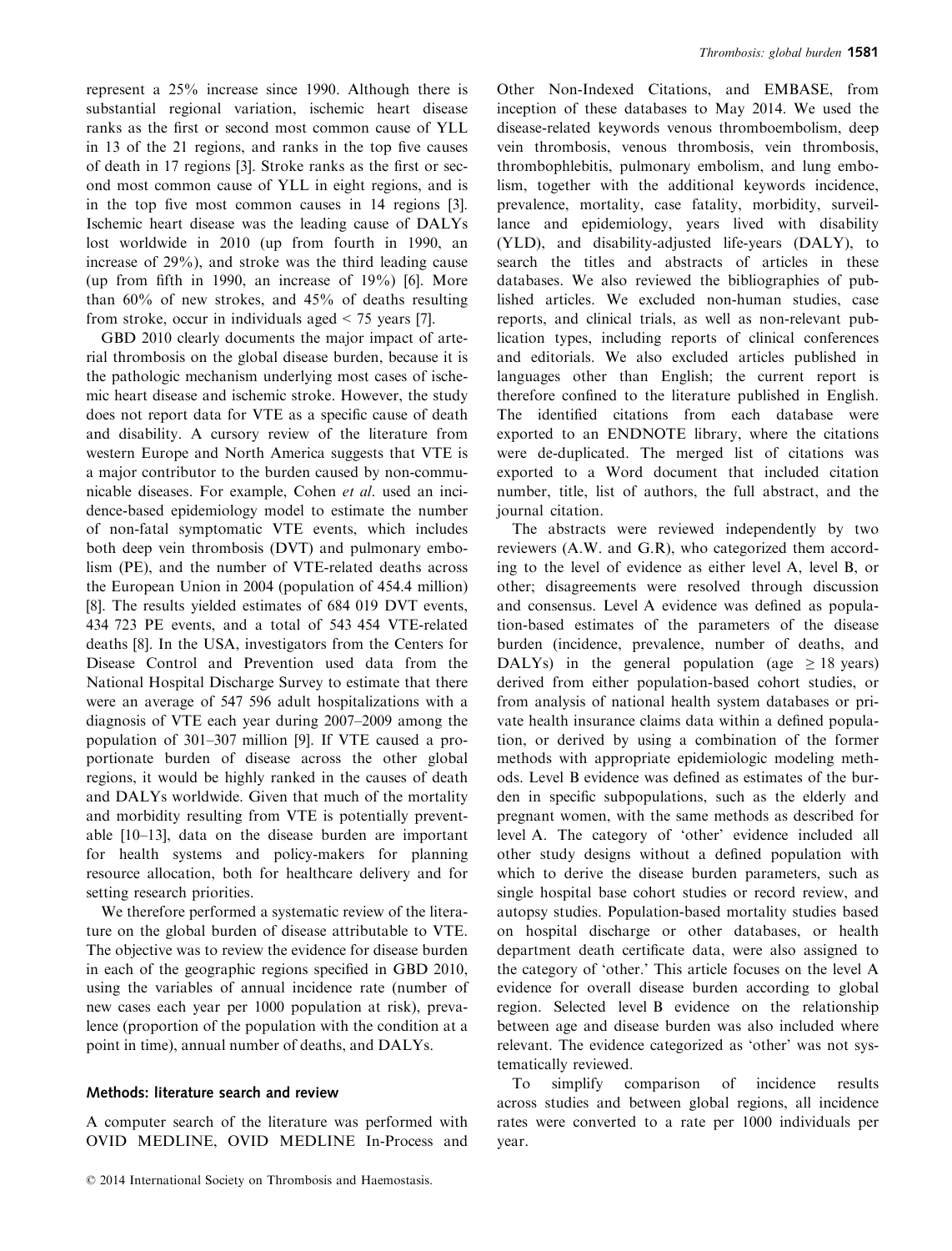#### Results

# Literature search

The computerized literature search identified a total of 9603 citations. Of these citations, 8817 (92%) were in the English language. After the de-duplication check, a total of 8702 citations remained for review.

The two independent reviewers were in agreement on the classified level of evidence for 8671 (99%) of the 8702 reviewed citations; the remaining 31 citations were classified after discussion and consensus between the reviewers. The final classification designated 29 citations as level A evidence [14–42], 29 as level B evidence [43–71], and the remainder as other. Most of the level A studies evaluated the incidence of VTE or its components, DVT and/or PE [14–40]; two studies evaluated the prevalence of VTE [41,42].

# Incidence of VTE

The results of the studies classified as level A evidence of incidence are summarized in Table 1. This evidence comes from only two of the seven global super-regions designated by GBD 2010: those designated 'High Income', and 'Southeast Asia, East Asia, and Oceania'. Within the high-income super-region, 11 level A studies were from western Europe [8,14–23], 10 were from North America, two were from Australasia (both from Australia) [33,34], one was from the southern Latin America region (Argentina) [35], and one was from the Asia Pacific region (Korea) [36]. The three level A studies from the superregion of 'Southeast Asia, East Asia, and Oceania' all came from the region of East Asia [37–39] (two studies from Hong Kong and one from Taiwan).

The relationship between increasing age and the incidence of VTE was evaluated in several of the level A studies [9,19,21,22,24,30,32,35–38,40]. The results of these studies are summarized in Table 2.

The level B studies evaluated the incidence of VTE in various subpopulations, such as women during pregnancy or the postpartum period [43–54], males or females of selected age categories [55–64], subgroups with or without selected risk factors or comorbidities [65–70], or special categories of thrombosis [71]. All but one of the level B studies came from the high-income super-region; the exception was from Sub-Saharan Africa (South Africa) [51]. Within the high-income super-region, 14 of the level B studies were from western Europe [43,44,46,49,54,55,57–59,61–63,65,69], 11 were from North America [45,47,50,52,56,60,64,67,68,70,71], two were from Australasia (both from Australia) [48,53], and one was from the high-income Asia Pacific region (Japan) [66].

### Prevalence of VTE

Two studies were identified that evaluated the prevalence of VTE; both were performed in the USA by the same investigators [41, 42]. The national prevalence of VTE was determined during the 5-year period from 2002 to 2006 from a health insurance claims database of 12.7 million enrollees that included both private insurance claims and Medicare claims. The prevalence of VTE was 3.2 per 1000 enrollees in 2002, and 4.2 per 1000 enrollees in 2006 [41]. Among patients aged  $\geq 65$  years, the prevalence in 2006 was 13.8 per 1000 enrollees, as compared with 2.3 per 1000 enrollees in those aged  $< 65$  years [41]. The authors used the 2006 data to project the US national prevalence as 0.95 million cases, and to project the future prevalence in 2050 to be 1.82 million cases [41]. The second study found that the prevalence of VTE was highest in African American males, followed by Caucasian males, Caucasian females, and African American females [42]. Hispanic individuals of both sexes had lower prevalence rates [42].

# **DALYs**

Our search identified two studies that evaluated disease burden in terms of DALYs [72,73]. The methodologically strongest was the study by Jha *et al*., as part of the WHO's Patient Safety Program [72]. This study used analytic modeling to estimate the incidence rates of VTE, annual number of cases, and DALYs resulting from VTE associated with hospitalization in high-income, middle-income and low-income countries [72]. The data for the modeling were generated from two sources: an extensive literature review, and epidemiologic studies commissioned by the WHO, which were conducted in 26 hospitals across eight low-income and middle-income countries in the Eastern Mediterranean and North Africa regions (Egypt, Jordan, Kenya, Morocco, South Africa, Sudan, Tunisia, Yemen) [74], and in 35 hospitals across five countries in Latin America (Argentina, Colombia, Costa Rica, Mexico, and Peru) [75]. This approach enabled the authors to estimate the number of VTE events associated with hospitalization during 2009 for 117.8 million hospitalizations among 1.1 billion citizens of high-income countries, and for 203.1 million hospitalizations among 5.5 billion citizens of low-income and middle-income countries [72,74,75].

The study reported incidence rates of VTE per 100 hospitalizations of 3.3 (95% confidence interval [CI] 1.9–4.8) in high-income countries, and 3.0 (95% CI 1.0–4.8) in low-income and middle-income countries [72]. The estimated annual numbers of cases of VTE were 3.9 million (95% CI 1.9–6.3) for high-income countries, and  $6.0$  million  $(95\% \text{ CI } 1.2-12.8)$  for low-income and middle-income countries. VTE was the leading cause of hospital-related DALYs lost overall, being responsible for a full one-third (7681) of the total of 22 644 DALYs, and VTE accounted for more DALYs lost than nosocomial pneumonia, catheter-related bloodstream infections, and adverse drug events [72]. VTE was the leading cause of DALYs lost in low-income and middle-income countries,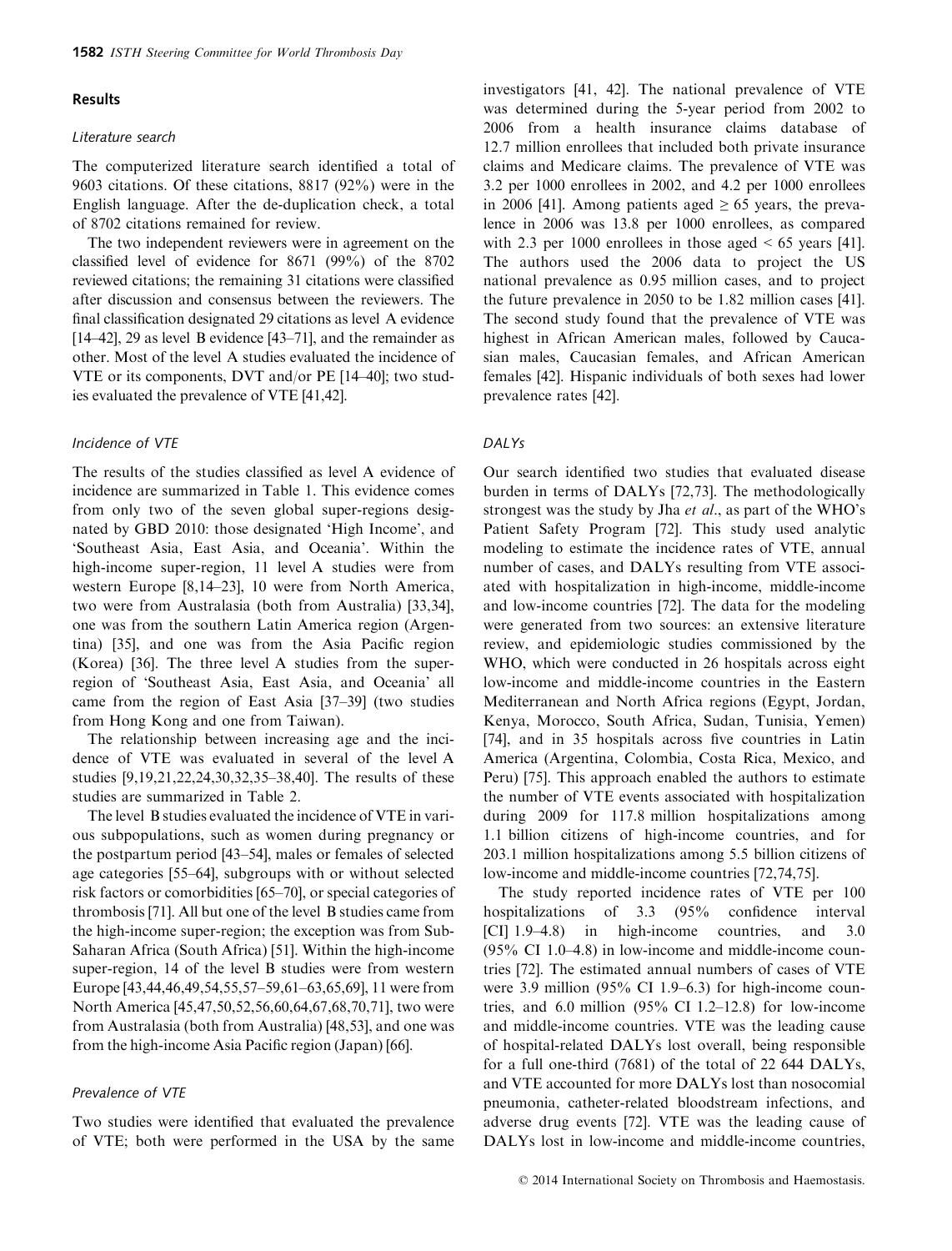|                                                  | Table 1 Studies providing level A evidence for the burden of disease caused by venous thromboembolism (VTE): incidence per 1000 population per year                                                                            |                            |                                |                                                    |                                      |                                    |                                                    |
|--------------------------------------------------|--------------------------------------------------------------------------------------------------------------------------------------------------------------------------------------------------------------------------------|----------------------------|--------------------------------|----------------------------------------------------|--------------------------------------|------------------------------------|----------------------------------------------------|
| Author and year                                  | Study design                                                                                                                                                                                                                   | super-region<br>Global     | Global region                  | Country                                            | incidence<br>VTE                     | incidence<br>LNL                   | PE incidence                                       |
| Hald et al. 2013 [14]                            | Population-based cohort combined with hospital-based discharge<br>diagnosis, autopsy and procedure registries                                                                                                                  | High Income                | Western Europe                 | Norway                                             | 1.48                                 | $\widetilde{\Xi}$                  | $\widetilde{\Xi}$                                  |
| Holst et al. 2010 [15]                           | Population-based cohort combined with national cause of death<br>registry and national patient registry                                                                                                                        | High Income                | Western Europe                 | Denmark                                            | 2.69                                 | $\widetilde{\mathbf{z}}$           | $\widetilde{\Xi}$                                  |
| Moretti et al.<br>2010 [16]                      | atabase<br>Population-based hospital discharge d                                                                                                                                                                               | High Income                | Western Europe                 | Italy                                              | $\widetilde{z}$                      | $\widetilde{\mathbf{z}}$           | 0.189                                              |
| Severinsen et al.<br>2010 [17]                   | Population-based cohort in men and women aged 50-64 years<br>combined with the national patient registry                                                                                                                       | High Income                | Western Europe                 | Denmark                                            | 1.15                                 | 0.65                               | 0.51                                               |
| Cohen et al. 2007 [8]                            | of country-specific non-fatal<br>VTE events and VTE-related deaths<br>Incidence-based epidemiologic model                                                                                                                      | High Income                | Western Europe                 | Sweden, UK<br>Italy, Spain,<br>Germany,<br>France, | $\widetilde{\mathbf{z}}$             | 1.48                               | 0.95                                               |
| Heurta et al. 2007 [18]                          | practice database. Nested case-control analysis also performed<br>Prospective population-based cohort identified from the general                                                                                              | High Income                | Western Europe                 | UK                                                 | 0.745                                | 0.403                              | 0.342                                              |
| Naess et al. 2007 [19]                           | registries and case-finding search of tertiary-care center for<br>Population-based cohort identified from electronic hospital<br>discharge diagnoses of VTE                                                                    | High Income                | Western Europe                 | Norway                                             | 1.43                                 | 0.93                               | 0.50                                               |
| Guijarro et al.<br>2005 [20]                     | Hospital discharge database of the Andalusian healthcare service<br>for 1998 to 2001                                                                                                                                           | High Income                | Western Europe                 | Spain                                              | $0.036*$                             | $\widetilde{\Xi}$                  | $0.15*$                                            |
| Oger et al. 2000 [21]                            | Population-based cohort study of both hospitalized and outpatient<br>cases within defined populations in 1998 and 1999 using<br>standardized prospective data collection                                                       | High Income                | Western Europe                 | France                                             | 1.83                                 | 1.24                               | 0.60                                               |
| Nordstrom et al.<br>1992 [22]                    | Population-based cohort study of hospital-based venography cases<br>in 1987                                                                                                                                                    | High Income                | Western Europe                 | Sweden                                             | $\widetilde{z}$                      | 1.62 female<br>1.55 male           | $\widetilde{\Xi}$                                  |
| Kierkegarrd 1980 [23]                            | Population-based cohort study of hospital-based venography cases                                                                                                                                                               | High Income                | Western Europe                 | Sweden                                             | $\widetilde{\mathbf{z}}$             | 0.68 female<br>$0.85$ male         | $\widetilde{\Xi}$                                  |
| Tagalakis et al.<br>2013 [24]                    | Provincial healthcare databases linking hospital discharges and<br>healthcare claims data for 2000-2005                                                                                                                        | High Income                | North America                  | (Quebec)<br>Canada                                 | 1.22                                 | 0.78                               | 0.45                                               |
| Yusuf et al. 2012 [9]                            | Search of the national hospital discharge database 2007-2009                                                                                                                                                                   | High Income                | North America                  | USA                                                | 2.39                                 | 1.52                               | 1.15                                               |
| Weiner et al. 2011 [25]                          | HCUP nationwide inpatient sample of hospital discharges and<br>national cause of death file databases 1998-2006                                                                                                                | High Income                | North America                  | USA                                                | $\widetilde{Z}$                      | $\widetilde{z}$                    | 1.12                                               |
| Cushman et al.<br>2004 [26]                      | Population-based cohort study with prospective follow-up of<br>patients combined with search of hospital discharge and<br>Medicare records                                                                                     | High Income                | North America                  | USA                                                | $1.61\,$                             | 1.17                               | 0.45                                               |
| Janke et al. 2000 [28]<br>Stein et al. 2004 [27] | Minnesota State Department<br>of Health and hospital discharge data from a state uniform billing<br>Search of the national hospital discharge database<br>Vital statistics data obtained from the<br>claims database 1980-1994 | High Income<br>High Income | North America<br>North America | USA<br>USA                                         | 1.30 <sub>1</sub><br>$\widetilde{Z}$ | $1.04\dagger$<br>$\widetilde{\Xi}$ | $0.60 - 0.90$ male<br>0.60 female<br>$0.36\dagger$ |
| Klatsky et al.<br>2000 [29]                      | Population-based cohort study of a California pre-paid health plan<br>for 1978-1985 combined with hospital record review                                                                                                       | High Income                | North America                  | USA                                                | 0.191                                | $\widetilde{\mathbf{z}}$           | $\widetilde{\Xi}$                                  |
| Silverstein et al.<br>[1998]                     | diagnoses and procedures,<br>Population-based cohort study with medical record review and<br>billing data, death certificates, and autopsy records<br>search of computerized databases of                                      | High Income                | North America                  | USA                                                | 1.17                                 | 0.48                               | 0.69                                               |
| White et al. 1998 [31]                           | Database analysis of the linked California patient discharge dataset                                                                                                                                                           | High Income                | North America                  | USA                                                | $\widetilde{\mathbf{z}}$             | $0.230$ §                          | $\widetilde{\Xi}$                                  |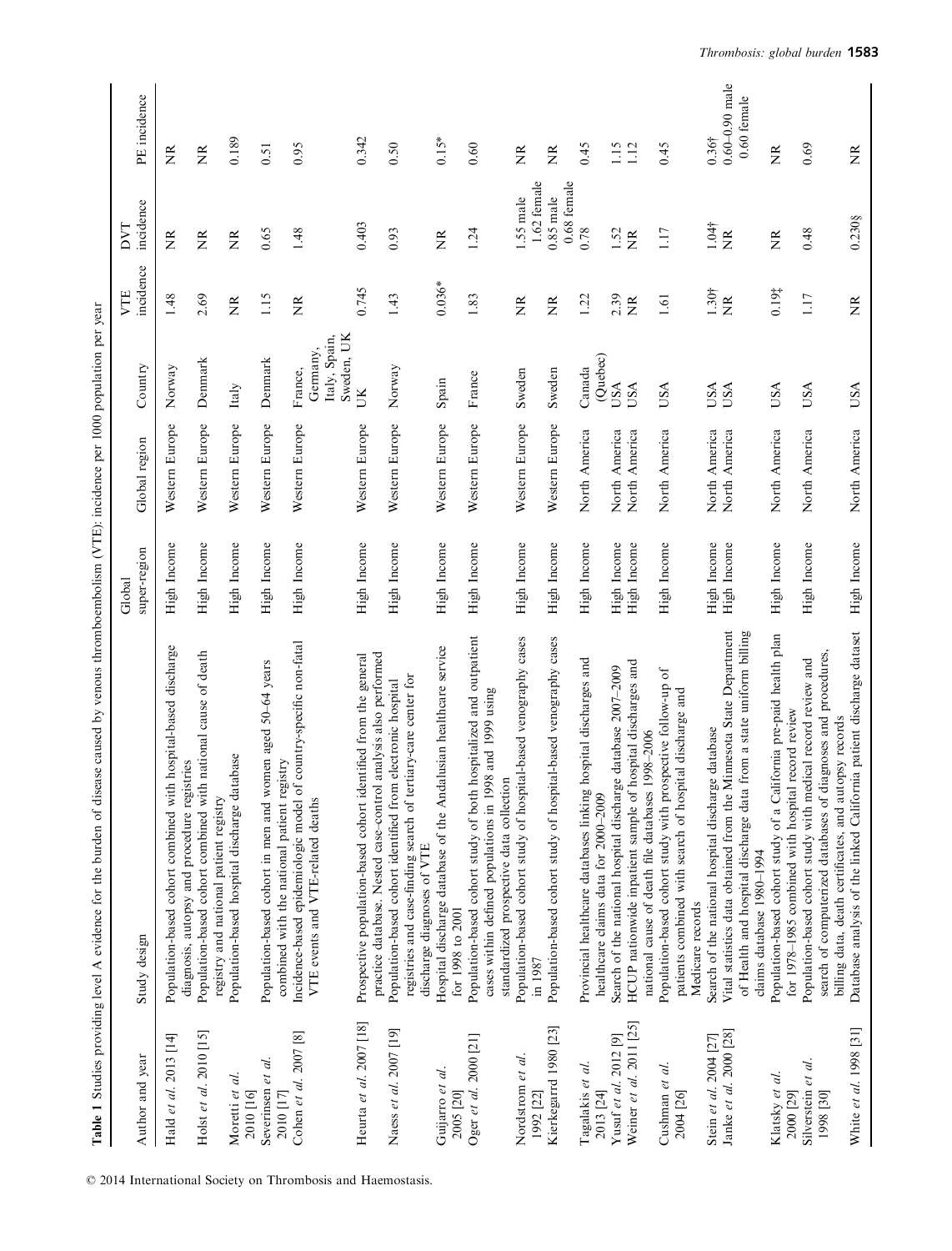| Table 1 (Continued)          |                                                                                                                                                                                                                                                                                                                                                                                                                                                                                                                                                                                                                                                                                                                                                          |                                          |                             |           |                   |                   |                   |
|------------------------------|----------------------------------------------------------------------------------------------------------------------------------------------------------------------------------------------------------------------------------------------------------------------------------------------------------------------------------------------------------------------------------------------------------------------------------------------------------------------------------------------------------------------------------------------------------------------------------------------------------------------------------------------------------------------------------------------------------------------------------------------------------|------------------------------------------|-----------------------------|-----------|-------------------|-------------------|-------------------|
| Author and year              | Study design                                                                                                                                                                                                                                                                                                                                                                                                                                                                                                                                                                                                                                                                                                                                             | super-region<br>Global                   | Global region               | Country   | incidence<br>VTE  | incidence<br>DVT  | PE incidence      |
| Anderson et al.<br>1991 [32] | Population-based cohort study of hospital cases with hospital<br>record review                                                                                                                                                                                                                                                                                                                                                                                                                                                                                                                                                                                                                                                                           | High Income                              | North America               | USA       | 1.07              | 0.48              | 0.23              |
| Shiraev et al. 2013 [33]     | and deaths 2009-2010<br>National databases on hospitalization                                                                                                                                                                                                                                                                                                                                                                                                                                                                                                                                                                                                                                                                                            | High Income                              | Australasia                 | Australia | $\widetilde{\Xi}$ | $\widetilde{\Xi}$ | 0.53              |
| Ho et al. 2008 [34]          | and also retrospectively from the Western Australian Department<br>Population-based cohort study with cases identified prospectively<br>of Health database                                                                                                                                                                                                                                                                                                                                                                                                                                                                                                                                                                                               | High Income                              | Australasia                 | Australia | 0.83              | 0.52              | 0.31              |
| Vazquez et al.<br>2013 [35]  | a health maintenance<br>Population-based cohort study within<br>organization                                                                                                                                                                                                                                                                                                                                                                                                                                                                                                                                                                                                                                                                             | High Income                              | Southern Latin<br>America   | Argentina | 1.65              | 1.30              | 0.64              |
| Jang et al. 2010 [36]        | 2008<br>National health insurance database in                                                                                                                                                                                                                                                                                                                                                                                                                                                                                                                                                                                                                                                                                                            | High Income                              | High Income<br>Asia Pacific | Korea     | 0.138             | 0.0531            | 0.0701            |
| Lee et al. 2010 [37]         | National health insurance claims database for Taiwan                                                                                                                                                                                                                                                                                                                                                                                                                                                                                                                                                                                                                                                                                                     | Southeast Asia,<br>East Asia,<br>Oceania | East Asia                   | Taiwan    | 0.159             | $\widetilde{\Xi}$ | $\widetilde{\Xi}$ |
| Cheuk et al. 2004 [38]       | Database of Hong Kong Hospital Authority of all hospitalizations,<br>2000 to 2001<br>diagnoses, procedures and outcomes                                                                                                                                                                                                                                                                                                                                                                                                                                                                                                                                                                                                                                  | Southeast Asia,<br>East Asia,<br>Oceania | East Asia                   | Hong Kong | $\widetilde{\Xi}$ | 0.171             | 0.039             |
| Woo et al. 1988 [39]         | National vital statistics analysis combined with hospital record<br>review (rate is for 1985)                                                                                                                                                                                                                                                                                                                                                                                                                                                                                                                                                                                                                                                            | Southeast Asia,<br>East Asia,<br>Oceania | East Asia                   | Hong Kong | 0.079             | $\widetilde{\Xi}$ | $\widetilde{\Xi}$ |
|                              | embolism. *This study evaluated cases for which VTE or PE was the primary reason for hospital admission. †The rates are for<br>the Caucasian population. Corresponding incidence rates for African Americans were VTE 1.38, DVT 107, and PE 0.40, and those for Asian/Pacific Islanders were VTE 0.26, DVT 0.22, and<br>incidence rates by race were Caucasian 0.21, African American 0.22, Asian 0.02, and Hispanic 0.09. §The rate is for a first idio-<br>pathic DVT in a Caucasian population. Corresponding incidence rates by race were African American 0.293, Hispanic 0.139, and Asian/Pacific Islander 0.060.<br>DVT, deep vein thrombosis; NR, not reported; PE, pulmonary<br>PE 0.07. ‡The rate is for the overall population. Corresponding |                                          |                             |           |                   |                   |                   |

1584 *ISTH Steering Committee for World Thrombosis Day*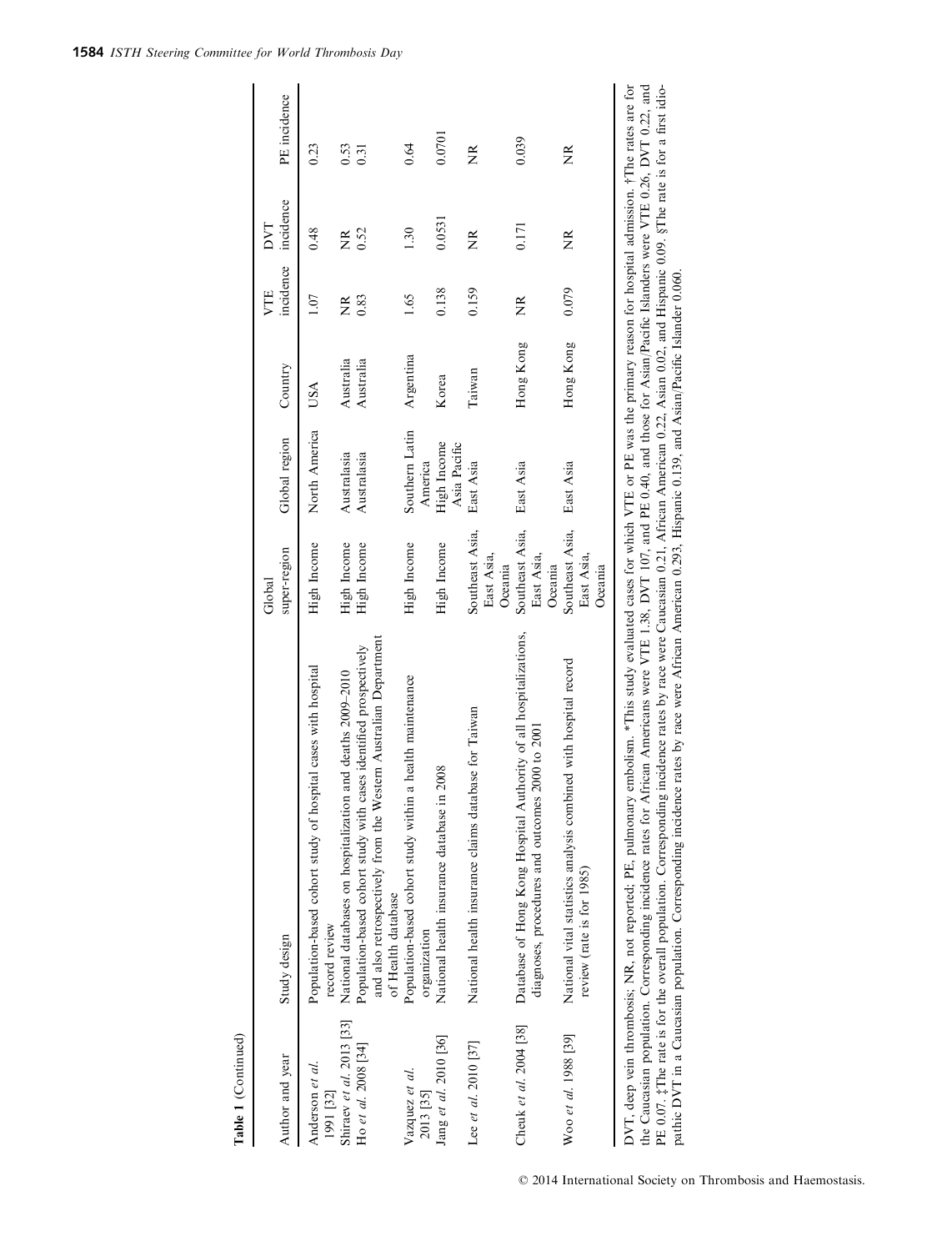Table 2 Incidence rates per 1000 population per year according to age category: studies providing level A evidence

| Author and year                 | Global region                | Country                      | Age $40-49$ years                                                      |                              | Age $50-59$ years Age $60-69$ years | Age $70-79$ years              | Age $\geq 80$ years          |
|---------------------------------|------------------------------|------------------------------|------------------------------------------------------------------------|------------------------------|-------------------------------------|--------------------------------|------------------------------|
| Kroger et al.<br>2010 [40]      | Western<br>Europe            | Germany                      | $0.30$ male*<br>$0.28$ female                                          |                              | $1.24$ male<br>$0.94$ female        |                                | 3.45 male<br>3.72 female     |
| Naess et al.<br>2007 [19]       | Western<br>Europe            | Norway                       | $0.20$ malert.<br>$0.17$ female                                        | $0.72$ male<br>$0.72$ female | $1.14$ male<br>0.93 female          | 1.85 male<br>1.45 female       | 3.73 male<br>3.84 female     |
| Oger et al.<br>2000 [21]        | Western<br>Europe            | France                       | $1.52$ males<br>1.05 female                                            | -                            | 5.33 male<br>4.53 female            |                                | 10.81 male<br>$12.04$ female |
| Nordstrom et al.<br>1992 [22]   | Western<br>Europe            | Sweden                       | $0.69$ male $\ddagger$<br>$0.97$ female                                | $2.85$ male<br>1.03 female   | 3.27 male<br>2.17 female            | 5.64 male<br>4.29 female       | $7.65$ male<br>8.22 female   |
| Tagalakis et al.<br>2013 [24]   | North<br>America             | Canada<br>(Quebec)           | 0.83                                                                   | 1.42                         | 2.57                                | 4.41                           | 6.85                         |
| Yusuf et al.<br>2012 [9]        | North<br>America             | <b>USA</b>                   | 1.43                                                                   | 2.00                         | 3.91                                | 7.27                           | 11.34                        |
| Silverstein et al.<br>1998 [30] | North<br>America             | <b>USA</b>                   | $0.90$ male <sup><math>\dagger</math></sup><br>$0.45$ female $\dagger$ | $0.76$ male<br>$0.83$ female | $1.63$ male<br>1.69 female          | 6.46 male<br>3.22 female       | 9.84 male<br>8.49 female     |
| Anderson et al.<br>1991 [32]    | North<br>America             | <b>USA</b>                   | 0.171                                                                  | 0.43                         | 1.19                                | 2.32                           | 2.91                         |
| Lee et al.<br>2010 [37]         | East Asia                    | Taiwan                       | NR <sub>1</sub>                                                        | <b>NR</b>                    | <b>NR</b>                           | <b>NR</b>                      | 8.31 male<br>11.82 female    |
| Cheuk et al.<br>2004 [38]       | East Asia                    | Hong Kong                    | $0.096**$                                                              | -                            | $\overline{\phantom{m}}$            | $0.81**$                       |                              |
| Vazquez et al.<br>2013 [35]     | Southern<br>Latin<br>America | Argentina<br>$(2006 - 2012)$ | NR <sub>1</sub>                                                        | NR <sub>1</sub>              | <b>NR</b>                           | <b>NR</b>                      | 5.93                         |
| Jang et al.<br>2011 [36]        | High Income<br>Asia Pacific  | Korea (2008)                 | $0.099$ male<br>$0.097$ female                                         | 0.173 male<br>$0.131$ female | 0.381 male<br>0.412 female          | $0.765$ male<br>$1.042$ female | 1.088 male<br>1.092 female   |

NR, not reported. \*Age categories shown are 30–49 years, 50–69 years, and 70–90 years. †Age categories shown are 40–44 years, 50–54 years, 60–64 years, 70–74 years, and 80–84 years. ‡Incidence rates are for deep vein thrombosis (all venous thromboembolic events not reported). §Age categories shown are 40–59 years, 60–74 years, and ≥ 75 years. ¶Rates are shown in graphical form; actual numerical values not provided. \*\*Age categories shown are 45–64 years and  $\geq$  65 years.

and ranked second in high-income countries [72]. Premature death was the source of 64% of the DALYs lost in high-income countries and of 66% of the DALYs lost in low-income and middle-income countries [72].

The second study was conducted by the Australia and New Zealand Working Party on the Management and Prevention of Venous Thromboembolism [73]. This group used incidence data from Western Australia, together with mortality estimates and disability weighting derived from the literature, much of which comes from other countries, to estimate the DALYs associated with VTE in Australia for the year 2008. The estimated overall loss for Australia in 2008 was 78 408 DALYs [73]. Premature mortality (YLL) was 99.7% of the estimated total burden of disease [73].

# Discussion

There are several inferences that can be drawn from our systematic review of the literature. First, there is substantial evidence that VTE is associated with a major global burden of disease. Second, most of the level A evidence of this burden comes from the super-region 'High Income' defined by GBD 2010, although some evidence also comes from the super-region of 'Southeast Asia, East Asia, and Oceania' (Table 1). Third, the evidence for disease burden is primarily based on the incidence of VTE events, and to a lesser extent on the estimated number of deaths for a region or country. Our review identified only one rigorous study estimating the DALYs associated with VTE [72]. Fourth, there is consistent and strong evidence that the global incidence of VTE increases with increasing age, and is especially high in the elderly (Table 2). This finding has major implications for global health, because life-expectancy continues to improve in low-income and middle-income countries, and in these countries the transition from infectious diseases to non-communicable diseases as the major causes of death and disability is continuing. Finally, the evidence and the above inferences lead us to recommend that VTE be measured as a specific cause of death in future efforts of the GBD project. We expand further on these themes in the paragraphs below.

Regarding the annual incidence of VTE, the studies from western Europe, North America, Australia, and southern Latin America (Argentina) yielded consistent findings. These studies reported overall annual incidence rates ranging from 0.75 to 2.69 per 1000 individuals in the population, with the incidence in most of the studies ranging between 1.07 and 1.83 (Table 1). The study by Oger *et al*. [21] reported that the incidence of VTE was similar to that of myocardial infarction in the same country during a similar time-frame. Furthermore, the study by Jha *et al*. [72] estimated that there were 3.9 million cases of hospital-associated VTE during 1 year among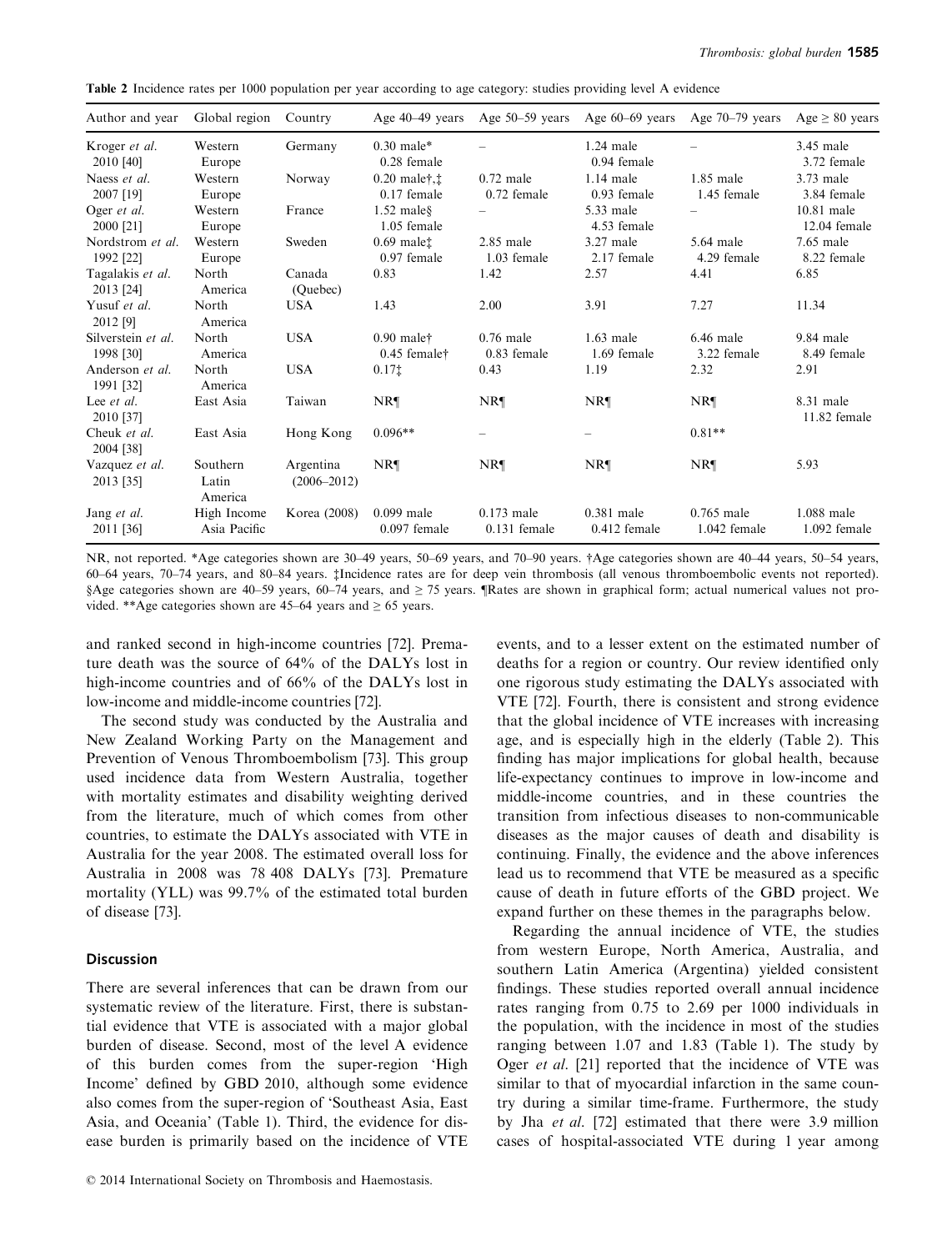1.1 billion citizens of high-income countries (3.5 per 1000 population), and 6.0 million cases among 5.5 billion citizens of low-income and middle-income countries (1.1 per 1000 population) [72]. Thus, the aggregate evidence from the literature indicates that VTE is a common condition globally across the spectrum of high-income, middleincome and low-income regions.

There was a strong and consistent association of increasing incidence of VTE with increasing age. The annual incidence increased to between 2 and 7 per 1000 population among those aged  $\geq$  70 years in most of the studies, and to between 3 and 12 per 1000 population among those aged  $\geq 80$  years (Table 2). This finding has major implications for healthcare systems and for the care of the elderly. For example, a study of the incidence of VTE among nursing home residents in Kansas reported an incidence of 13 per 1000 residents per year [70]. Reardon *et al*. analyzed nursing home records from 19 states in the USA, and found that one in 25 admissions had a diagnosis of VTE [56]. It is likely that the high incidence of VTE in the elderly reflects the high prevalence of comorbid acquired risk factors in these patients, especially malignancy, heart failure, and immobility associated with surgery or hospitalization for medical illness, which account for the majority of the population-attributable risk of VTE in older individuals. In contrast, genetic factors account for only 7–22% of the population-attributable risk in the elderly [76].

The significant burden of VTE is not confined to the elderly, and VTE should not be considered a disease of old age. The annual incidence among individuals in their 40s, 50s and 60s ranged from 0.2 to 5.3 per 1000 population (Table 2), with the incidence in the most contemporary studies ranging from 0.8 to 3.9 [9,24].

The level A studies from Taiwan, Hong Kong and Korea reported lower annual incidence rates of VTE and DVT (ranging from 0.079 to 0.171 per 1000 population; Table 1 [37–39]). These results are consistent with the findings of studies in the USA, which reported lower annual incidence rates of VTE in Asian Americans than in Caucasians and African Americans [31]. There was also a strong association between increasing age and increased incidence in the studies from Hong Kong, Taiwan, and Korea [36–38] (Table 2). So, although the overall incidence is lower in individuals of Chinese and Korean ethnicity, their disease burden is not low, because of population aging and increased life-expectancy. Recent studies undertaken in Asian countries have demonstrated rates of VTE after major surgery and in hospitalized medical patients approaching those observed in Western populations [77].

The literature review identified limited information on the number of deaths attributable to VTE. The strongest evidence comes from the study by Cohen *et al*., who used an incidence-based model in six European countries to estimate that there were 534 454 deaths related to VTE

across the European Union in 2004 [8]. A similar approach applied to the data from the USA suggested that there were  $\sim$  300 000 deaths resulting from VTE each year [78,79]. The direct ascertainment of deaths attributable to VTE is difficult, because of the low rate of autopsy in most countries, and because autopsy studies have consistently demonstrated that PE is often not diagnosed ante-mortem, and that deaths attributable to PE are frequently misclassified as cardiac deaths. Furthermore, PE may be the primary cause of death, such as in patients with unprovoked VTE, or a secondary (contributory) cause of death, e.g. in the cancer patient or the patient with multiple medical conditions. Secondary causes may not always be documented or measured in studies of causes of death. For these reasons, estimates of the number of deaths resulting from VTE based on death certificates or hospital discharge data will not reflect the actual death burden.

Our review found limited information on the DALYs associated with VTE. The study of Jha *et al*. [72] provides evidence that VTE causes a major burden of disease across low-income, middle-income and high-income countries. VTE was the highest ranked cause of DALYs overall among the seven causes of hospital-associated adverse events. However, because the study only evaluated DALYs related to inpatient adverse events, it underestimates the total contribution of VTE, as a substantial proportion of VTE events occur out of hospital [78]. Premature death accounts for approximately two-thirds of the DALYs lost because of VTE [72]. Thus, even among patients with underlying chronic or terminal illness (e.g. advanced heart failure or cancer), VTE causes earlier death for many of these patients.

Disability was responsible for 34% of the DALYs associated with VTE [72], indicating that VTE causes significant YLD because of the non-fatal consequences of DVT and PE. Despite treatment, approximately 10–20% of patients with DVT develop severe post-thrombotic syndrome, a chronic disorder that decreases quality of life and reduces the capacity to walk and to work [80,81]. In the most severe cases, patients with post-thrombotic syndrome can develop venous ulcers, which are slow to heal and costly for the healthcare system [80,81]. Heit *et al*. reported an incidence of venous ulcers of 1.8 per 1000 population per year [82]. PE is associated with chronic thromboembolic pulmonary hypertension in up to 4% of patients [83]. Patients with this disorder have varying degrees of respiratory and cardiac impairment. Therefore, the long-term consequences of VTE are associated with considerable disability, and are likely to produce significant YLD. Consequently, the disease burden of VTE occurs through both YLL and YLD. More recently, the long-term psychological consequences of PE have been shown to include emotional distress, worry and anxiety because of uncertainty about whether or when a recurrence might occur, and, in some cases, symptoms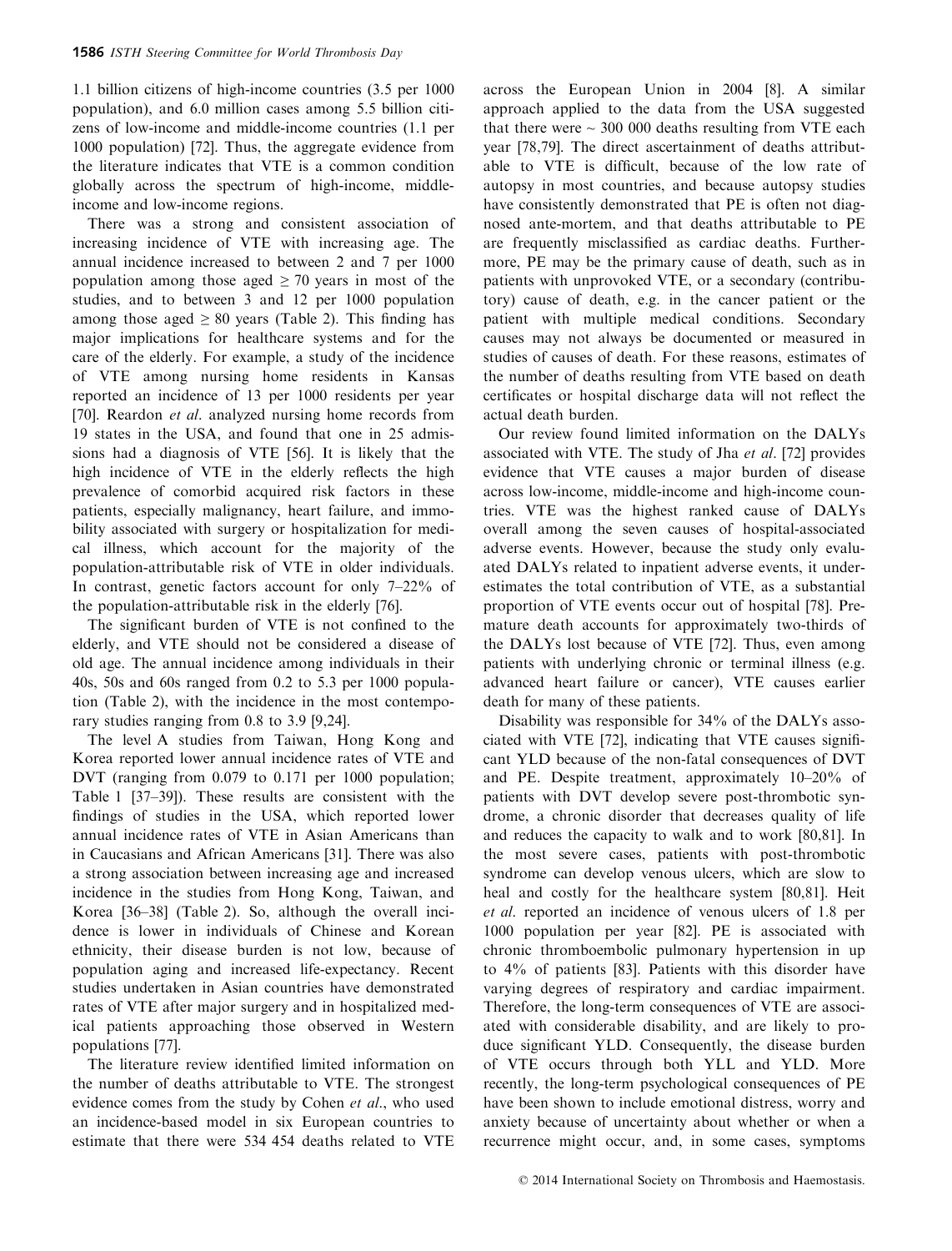characteristic of post-traumatic stress disorder [84]. Therefore, in addition to the physical burden, there is an emotional burden associated with VTE.

VTE may affect more people than those who suffer from it. First, current prevention strategies must be applied to large numbers of patients at risk. Most of these patients receive anticoagulant thromboprophylaxis, which is associated with major bleeding in 0.2–1.1% of patients [85–87]. Patients with thrombosis, particularly if they have a positive family history, are often tested for hereditary or acquired thrombophilic conditions. If abnormalities are found, this testing is sometimes extended to family members, which may lead to medical interventions, and have psychological consequences. The perceived risk of thrombosis affects many more people than those actually afflicted by it.

VTE was not assessed as a cause of death at the disaggregated level in GBD 2010 [3,5,6]. GBD 2010 used three criteria for including causes of death at the disaggregated level: potentially large burden, substantial health policy interest, and the feasibility of measurement [5]. We believe that VTE meets all of these criteria. The feasibility of evaluating VTE across the global regions is established by the results of the WHO Patient Safety Program [72,74,75]. The WHO is commended for including VTE among the adverse outcomes assessed in the Patient Safety Program. Future efforts of the GBD Study should include evaluation of VTE as a cause of death and the associated DALYs, both for hospital-associated events, which account for up to 60% of all VTEs [78], and for events that occur outside the hospital setting, such as unprovoked VTEs.

Prevention is the key to reducing death and disability resulting from VTE. This includes thromboprophylaxis in patients at risk (primary prevention), such as those undergoing surgery or those hospitalized with medical illnesses [10–12], and prevention of recurrent thromboembolic events in patients with established DVT or PE [88] (secondary prevention). Effective primary prevention is available for most high-risk patient groups [10–12]. However, a global audit of utilization of primary thromboprophylaxis showed widespread underuse in eligible patients [89]. There is evidence that a concerted effort by a health system to include VTE risk assessment at the time of hospital admission and the provision of appropriate primary thromboprophylaxis is effective in reducing the frequencies of VTE-related death and readmission with non-fatal VTE [90–91]. The increased implementation of proven, evidence-based primary prevention of VTE should be a global health priority. The safety and simplicity of extended anticoagulant therapy have improved significantly in recent years [88], and this approach to secondary prevention has the potential to markedly reduce the burden caused by recurrent VTE events if appropriately implemented on a global scale. Future research may further refine our ability to optimize the benefit-to-risk profile of anticoagulant treatment at the individual patient level, and minimize the side-effects of prevention. Strengthening the global effort to prevent VTE is consistent with the World Health Assembly's goal of significantly reducing the global burden caused by noncommunicable diseases by 2025 [92].

In conclusion, this literature review found substantial evidence of a major global disease burden caused by VTE. Although this burden has been less extensively evaluated than the burden caused by arterial thrombosis, which includes ischemic heart disease and ischemic stroke, the available evidence indicates a major burden of disease across low-income, middle-income and high-income countries. Because many of these events are potentially preventable, more detailed data on the burden caused by VTE should be obtained to inform public health policy and resource allocation in health systems, especially in regions where evidence is now limited or lacking, and to evaluate whether the broader and improved implementation of preventive measures will reduce the disease burden.

# Disclosure of Conflict of Interests

No disclosures were requested by the editors.

#### Appendix

The members of the ISTH Steering Committee for World Thrombosis Day:

G. E. Raskob, (Chair)\* P. Angchaisuksiri,† A. N. Blanco,‡ H. Buller,§ A. Gallus,¶ B. J. Hunt,\*\* E. M. Hylek,†† A. Kakkar,‡‡ S. V. Konstantinides,§§ M. McCumber,\* Y. Ozaki, M A. Wendelboe,\* and J. I. Weitz\*\*\*

*\*College of Public Health, University of Oklahoma Health Sciences Center, Oklahoma City, OK, USA;* †*Faculty of Medicine, Ramathibodi Hospital, Mahidol University, Bangkok, Thailand;* ‡*Division Hemostasia, Academia Nacional de Medicina, Buenos Aires, Argentina;* §*Academic Medical Center, Department of Vascular Medicine, Amsterdam, the Netherlands;* ¶*SA Pathology* – *Department of Hematology, Flinders Medical Center, Adelaide, SA, Australia;* \*\**Thrombosis & Thrombophilia Centre, Guy's & St Thomas', NHS Foundation Trust, London, UK;* ††*Boston University School of Medicine, Boston, MA, USA;* ‡‡*Thrombosis Research Institute, London, UK;* §§*Center for Thrombosis and Hemostasis, Johannes Gutenberg University Mainz, Germany;* ¶¶*Department of Laboratory Medicine, University of Yamanashi, Yamanashi, Japan;* \*\*\**McMaster University and the Thrombosis and Atherosclerosis Research Institute, Hamilton, ON, Canada*

#### References

1 Hunter DJ, Fineberg HV. Convergence to common purpose in global health. *N Engl J Med* 2014; 370: 1753–5.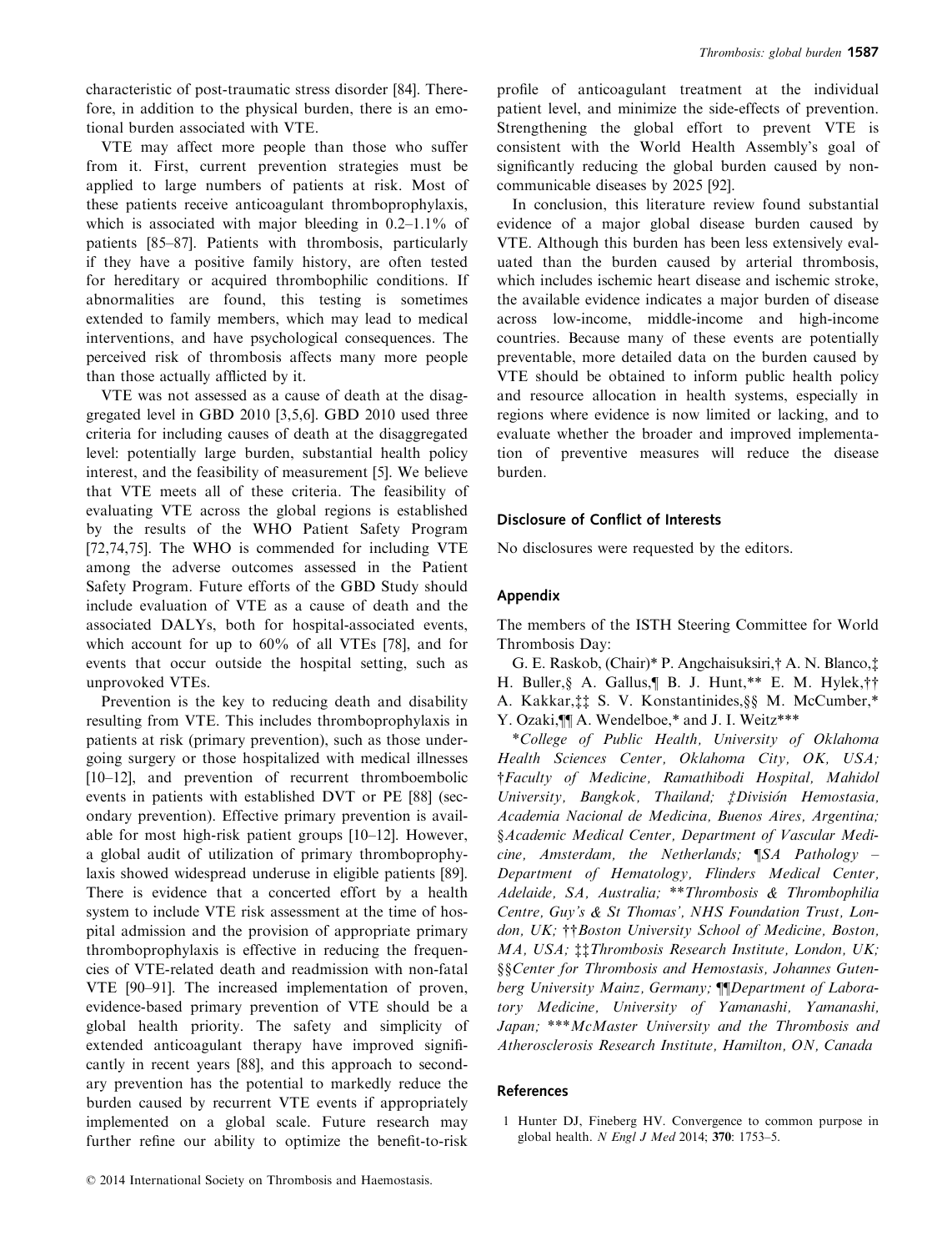- 2 Jamison DT, Summers LH, Alleyne G, Arrow KJ, Berkley S, Binagwaho A, Bustreo F, Evans D, Feachem RG, Frenk J, Ghosh G, Goldie SJ, Guo Y, Gupta S, Horton R, Kruk ME, Mahmoud A, Mohohlo LK, Ncube M, Pablos-Mendez A, *et al.* Global health 2035: a world converging within a generation. *Lancet* 2013; 382: 1898–955.
- 3 Lozano R, Naghavi M, Foreman K, Lim S, Shibuya K, Aboyans V, Abraham J, Adair T, Aggarwal R, Ahn SY, Alvarado M, Anderson HR, Anderson LM, Andrews KG, Atkinson C, Baddour LM, Barker-Collo S, Bartels DH, Bell ML, Benjamin EJ, *et al.* Global and regional mortality from 235 causes of death for 20 age groups in 1990 and 2010: a systematic analysis for the Global Burden of Disease Study 2010. *Lancet* 2012; 380: 2095–128.
- 4 Horton R. GBD 2010: understanding disease, injury, and risk. *Lancet* 2012; 380: 2053–4.
- 5 Murray CJ, Ezzati M, Flaxman AD, Lim S, Lozano R, Michaud C, Naghavi M, Salomon JA, Shibuya K, Vos T, Wikler D, Lopez AD. GBD 2010: design, definitions, and metrics. *Lancet* 2012; 380: 2063–6.
- 6 Murray CJ, Vos T, Lozano R, Naghavi M, Flaxman AD, Michaud C, Ezzati M, Shibuya K, Salomon JA, Abdalla S, Aboyans V, Abraham J, Ackerman I, Aggarwal R, Ahn SY, Ali MK, Alvarado M, Anderson HR, Anderson LM, Andrews KG, *et al.* Disability-adjusted life years (DALYs) for 291 diseases and 21 regions, 1990–2010: a systematic analysis for the Global Burden of Disease Study 2010. *Lancet* 2012; 380: 2197–223.
- 7 Feigin V, Forouzanfar M, Krishnamurthi R, Mensah GA, Connor M, Bennett DA, Moran AE, Sacco RL, Anderson L, Truelsen T, O'Donnell M, Venketasubramanian N, Barker-Collo S, Lawes CM, Wang W, Shinohara Y, Witt E, Ezzati M, Naghavi M, Murray C. Global and regional burden of stroke during 1990–2010: findings from the Global Burden of Disease Study 2010. *Lancet* 2014; 383: 245–55.
- 8 Cohen AT, Agnelli G, Anderson FA, Arcelus JI, Bergqvist D, Brecht JG, Greer IA, Heit JA, Hutchinson JL, Kakkar AK, Mottier D, Oger E, Samama MM, Spannagl M; VTE Impact Assessment Group in Europe (VITAE). Venous thromboembolism (VTE) in Europe. The number of VTE events and associated morbidity and mortality. *Thromb Haemost* 2007; 98: 756–64.
- 9 Yusuf HR, Tsai J, Atrash HK, Boulet S, Grosse SD. Venous thromboembolism in adult hospitalizations - United States, 2007–2009. *MMWR Morb Mortal Wkly Rep* 2012; 61: 401–4.
- 10 Kahn S, Lim W, Dunn AS, Cushman M, Dentali F, Akl EA, Cook DJ, Balekian AA, Klein RC, Le H, Schulman S, Murad MH; American College of Chest Physicians. Prevention of VTE in nonsurgical patients: Antithrombotic Therapy and Prevention of Thrombosis, 9th ed: American College of Chest Physicians Evidence-based Clinical Practice Guidelines. Chest 2012; 141(2 Suppl.): e195S–226S.
- 11 Gould MK, Garcia DA, Wren SM, Karanicolas PJ, Arcelus JI, Heit JA, Samama CM; American College of Chest Physicians. Prevention of VTE in nonorthopedic surgical patients: Antithrombotic Therapy and Prevention of Thrombosis, 9th ed: American College of Chest Physicians Evidence-based Clinical Practice Guidelines. *Chest* 2012; 141(2 Suppl.): e227S–277S.
- 12 Falck-Yitter Y, Francis CW, Johanson NA, Curley C, Dahl OE, Schulman S, Ortel TL, Pauker SG, Colwell CW Jr; American College of Chest Physicians. Prevention of VTE in orthopedic surgery patients: Antithrombotic Therapy and Prevention of Thrombosis, 9th ed: American College of Chest Physicians Evidence-based Clinical Practice Guidelines. *Chest* 2012; 141(2 Suppl.): e278S–325S.
- 13 Nicolaides AN, Fareed J, Kakkar AK, Comerota AJ, Goldhaber SZ, Hull R, Myers K, Samama M, Fletcher J, Kalodiki E, Berqqvist D, Bonnar J, Caprini JA, Carter C, Conard J, Eklof B, Elalamy I, Gerotziafas G, Geroulakos G, Giannoukas A,

*et al.* Prevention and treatment of venous thromboembolism – international consensus statement. *Int Angiol* 2013; 32: 111–260.

- 14 Hald EM, Enga KF, Lochen ML, Mathiesen EB, Njolstad I, Wilsgaard T, Braekkan SK, Hansen JB. Venous thromboembolism increases the risk of atrial fibrillation: the Tromso study. *J Am Heart Assoc* 2014; 3: e000483. doi: 10.1161/JAHA.113. 000483.
- 15 Holst AG, Jensen G, Prescott E. Risk factors for venous thromboembolism: results from the Copenhagen City Heart Study. *Circulation* 2010; 121: 1896–903.
- 16 Moretti AM, Tafuri S, Parisi D, Germinario C. Epidemiology of pulmonary embolism in Apulia from analysis of current data. *Monaldi Arch Chest Dis* 2010; 73: 18–24.
- 17 Severinsen MT, Johnsen SP, Tjonneland A, Overvad K, Dethlefsen C, Kristensen SR. Body height and sex-related differences in incidence of venous thromboembolism: a Danish follow-up study. *Eur J Intern Med* 2010; 21: 268–72.
- 18 Huerta C, Johansson S, Wallander MA, Garcia Rodriguez LA. Risk factors and short-term mortality of venous thromboembolism diagnosed in the primary care setting in the United Kingdom. *Arch Intern Med* 2007; 167: 935–43.
- 19 Naess IA., Christiansen SC, Romundstad P, Cannegieter SC, Rosendaal FR, Hammerstrom J. Incidence and mortality of venous thrombosis: a population-based study. *J Thromb Haemost* 2007; 5: 692–9.
- 20 Guijarro R., San Roman CM, Perello JI, Nuno E; Efficiency Group of the Internal Medicine Services of Andalusia; Strategic Plan of SADEMI (Andalusia Society of Internal Medicine). A study of hospital discharges for venous thromboembolism in the south of Spain. An analysis of 19,170 cases from a regional database from 1998 to 2001. *Eur J Intern Med* 2005; 16: 279–86.
- 21 Oger E. Incidence of venous thromboembolism: a communitybased study in Western France. EPI-GETBP Study Group. Groupe d'Etude de la Thrombose de Bretagne Occidentale. *Thromb Haemost* 2000; 83: 657–60.
- 22 Nordstrom M, Lindblad B, Bergqvist D, Kjellstrom T. A prospective study of the incidence of deep vein thrombosis within a defined urban population. *J Intern Med* 1992; 232: 155–60.
- 23 Kierkegaard A. Incidence of acute deep vein thrombosis in two districts: a phlebographic study. *Acta Chir Scand* 1980; 146: 267–9.
- 24 Tagalakis V, Patenaude V, Kahn SR, Suissa S. Incidence of and mortality from venous thromboembolism in a real-world population: the Q-VTE Study Cohort. *Am J Med* 2013; 126:  $832. e13 - 21.$
- 25 Wiener RS, Schwartz LM, Woloshin S. Time trends in pulmonary embolism in the United States: evidence of overdiagnosis. *Arch Intern Med* 2011; 171: 831–7.
- 26 Cushman M, Tsai AW, White RH, Heckbert SR, Rosamond WD, Enright P, Folsom AR. Deep vein thrombosis and pulmonary embolism in two cohorts: the longitudinal investigation of thromboembolism etiology. *Am J Med* 2004; 117: 19–25.
- 27 Stein PD, Kayali F, Olson RE, Milford CE. Pulmonary thromboembolism in Asians/Pacific Islanders in the United States: analysis of data from the National Hospital Discharge Survey and the United States Bureau of the Census. *Am J Med* 2004; 116: 435–42.
- 28 Janke RM, McGovern PG, Folsom AR. Mortality, hospital discharges, and case fatality for pulmonary embolism in the Twin Cities: 1980–1995. *J Clin Epidemiol* 2000; 53: 103–9.
- 29 Klatsky AL, Armstrong MA, Poggi J. Risk of pulmonary embolism and/or deep venous thrombosis in Asian-Americans. *Am J Cardiol* 2000; 85: 1334–7.
- 30 Silverstein MD, Heit JA, Mohr DN, Petterson TM, O'Fallon WM, Melton LJ 3rd. Trends in the incidence of deep vein thrombosis and pulmonary embolism: a 25-year populationbased study. *Arch Intern Med* 1998; 158: 585–93.

© 2014 International Society on Thrombosis and Haemostasis.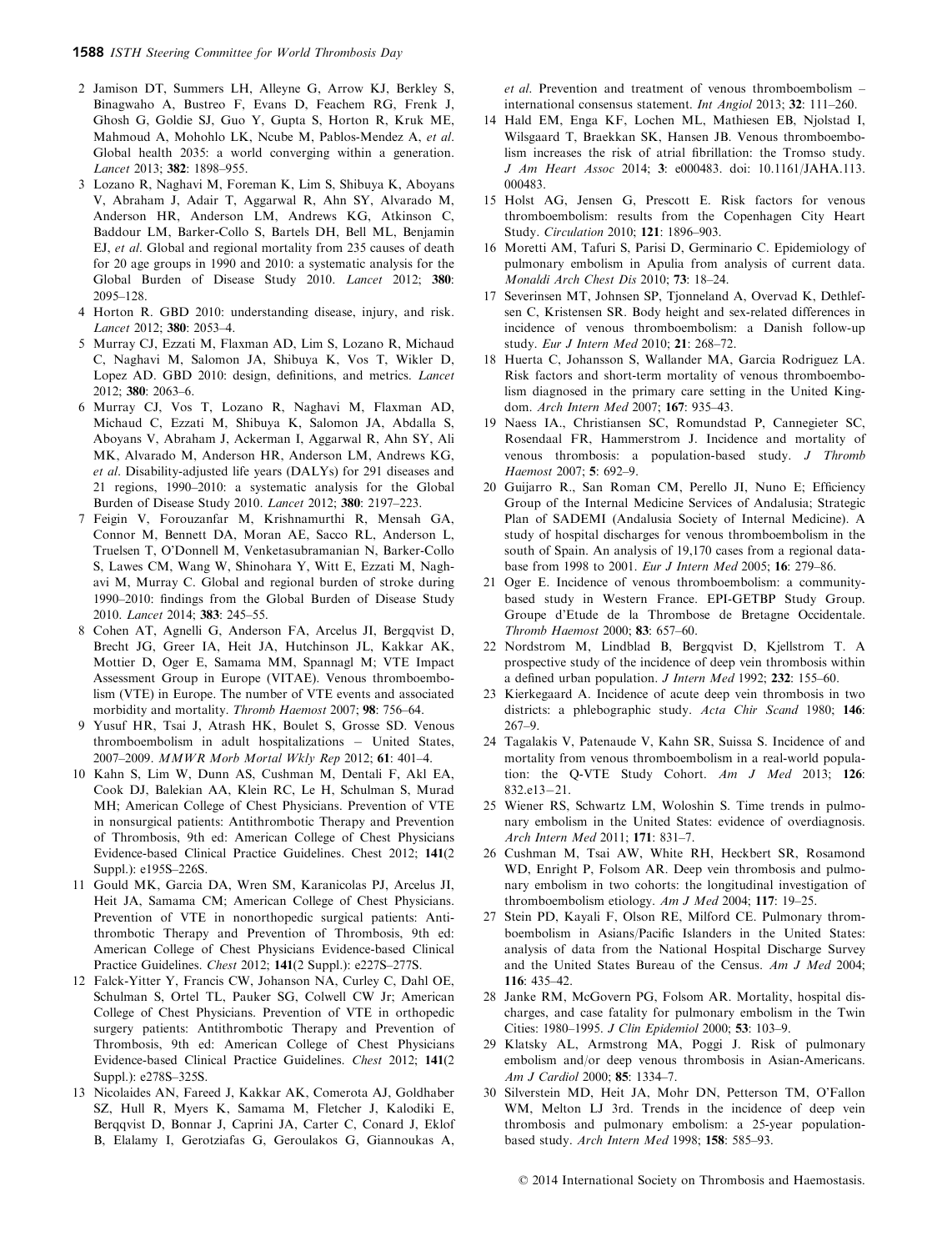- 31 White RH, Zhou H, Romano PS. Incidence of idiopathic deep venous thrombosis and secondary thromboembolism among ethnic groups in California. *Ann Intern Med* 1998; 128: 737–40.
- 32 Anderson FA Jr, Wheeler HB, Goldberg RJ, Hosmer DW, Patwardhan NA, Jovanovic B, Forcier A, Dalen JE. A population-based perspective of the hospital incidence and case-fatality rates of deep vein thrombosis and pulmonary embolism. The Worcester DVT Study. *Arch Intern Med* 1991; 151: 933–8.
- 33 Shiraev TP, Omari A, Rushworth RL. Trends in pulmonary embolism morbidity and mortality in Australia. *Thromb Res* 2013; 132: 19–25.
- 34 Ho WK, Hankey GJ, Eikelboom JW. The incidence of venous thromboembolism: a prospective, community-based study in Perth, Western Australia. *Med J Aust* 2008; 189: 144–7.
- 35 Vazquez FJ, Posadas-Martinez ML, Vicens J, Gonzalez Bernaldo de Quiros F, Giunta DH. Incidence rate of symptomatic venous thromboembolic disease in patients from a medical care program in Buenos Aires, Argentina: a prospective cohort. *Thromb J* 2013; 11: 16. doi: 10.1186/1477-9560-11-16.
- 36 Jang MJ, Bang SM, Oh D. Incidence of venous thromboembolism in Korea: from the Health Insurance Review and Assessment Service database. *J Thromb Haemost* 2011; 9: 85–91.
- 37 Lee CH, Lin LJ, Cheng DL, Kao Yang YH, Chen JY, Tsai LM. Incidence and cumulative recurrence rates of venous thromboembolism in the Taiwanese population. *J Thromb Haemost* 2010; 8: 1515–23.
- 38 Cheuk BL, Cheung GC, Cheng SW. Epidemiology of venous thromboembolism in a Chinese population. *Br J Surg* 2004; 91: 424–8.
- 39 Woo KS, Tse LK, Tse CY, Metreweli C, Vallance-Owen J. The prevalence and pattern of pulmonary thromboembolism in the Chinese in Hong Kong. *Int J Cardiol* 1988; 20: 373–380.
- 40 Kroger K, Moerchel C, Moysidis T, Santosa F. Incidence rate of pulmonary embolism in Germany: data from the federal statistical office. *J Thromb Thrombolysis* 2010; 29: 349–53.
- 41 Deitelzweig SB, Johnson BH, Lin J, Schulman KL. Prevalence of clinical venous thromboembolism in the USA: current trends and future projections. *Am J Hematol* 2011; 86: 217–20.
- 42 Deitelzweig SB, Lin J, Johnson BH, Schulman KL. Venous thromboembolism in the US: does race matter? *J Thrombosis Thrombolysis* 2011; 31: 133–8.
- 43 Abdul Sultan A, Tata LJ, Grainge MJ, West J. The incidence of first venous thromboembolism in and around pregnancy using linked primary and secondary care data: a population based cohort study from England and comparative meta-analysis. *PLoS ONE* 2013; 8: e70310.
- 44 Kane EV, Calderwood C, Dobbie R, Morris C, Roman E, Greer IA. A population-based study of venous thrombosis in pregnancy in Scotland 1980–2005. *Eur J Obstet Gynecol Reprod Biol* 2013; 169: 223–9.
- 45 Heyl PS, Sappenfield WM, Burch D, Hernandez LE, Kavanaugh VM, Hill WC. Pregnancy-related deaths due to pulmonary embolism: findings from two state-based mortality reviews. *Matern Child Health J* 2013; 17: 1230–5.
- 46 Virkus RA, Lokkegaard EC, Bergholt T, Mogensen U, Langhoff-Roos J, Lidegaard O. Venous thromboembolism in pregnant and puerperal women in Denmark 1995–2005. A national cohort study. *Thromb Haemost* 2011; 106: 304–9.
- 47 Berg CJ, Callaghan WM, Syverson C, Henderson Z. Pregnancyrelated mortality in the United States, 1998 to 2005. *Obstet Gynecol* 2010; 116: 1302–9.
- 48 Sharma S, Monga D. Venous thromboembolism during pregnancy and the post-partum period: incidence and risk factors in a large Victorian health service. *Aust N Z J Obstet Gynaecol* 2008; 48: 44–9.

© 2014 International Society on Thrombosis and Haemostasis.

- 49 Samuelsson E, Hellgren M, Hogberg U. Pregnancy-related deaths due to pulmonary embolism in Sweden. *Acta Obstet Gynecol Scand* 2007; 86: 435–43.
- 50 Wen SW, Huang L, Liston R, Heaman M, Baskett T, Rusen ID, Joseph KS, Kramer MS; Maternal Health Study Group, Canadian Perinatal Surveillance System. Severe maternal morbidity in Canada, 1991–2001. *CMAJ* 2005; 173: 759–64.
- 51 Fawcus SR, van Coeverden de Groot HA, Isaacs S. A 50-year audit of maternal mortality in the Peninsula Maternal and Neonatal Service, Cape Town (1953–2002). *BJOG* 2005; 112: 1257– 63.
- 52 Heit JA, Kobbervig CE, James AH, Petterson TM, Bailey KR, Melton LJ 3rd. Trends in the incidence of venous thromboembolism during pregnancy or postpartum: a 30-year populationbased study. *Ann Intern Med* 2005; 143: 697–706.
- 53 Sullivan EA, Ford JB, Chambers G, Slaytor EK. Maternal mortality in Australia, 1973–1996. *Aust N Z J Obstet Gynaecol* 2004; 44: 452–7; discussion 377.
- 54 Lindqvist P, Dahlback B, Marsal K. Thrombotic risk during pregnancy: a population study. *Obstet Gynecol* 1999; 94: 595–9.
- 55 Santosa F, Moysidis T, Moerchel C, Krogerr K, Bufe A. Pulmonary embolism in young people. Trends in Germany from 2005 to 2011. *Hamostaseologie* 2014; 34: 88–92.
- 56 Reardon G, Pandya N, Nutescu EA, Lamori J, Damaraju CV, Schein J, Bookhart B. Incidence of venous thromboembolism in nursing home residents. *J Am Med Dir Assoc* 2013; 14: 578–84.
- 57 Schmidt M, Johannesdottir SA, Lemeshow S, Lash TL, Ulrichsen SP, Botker HE, Sorensen HT. Obesity in young men, and individual and combined risks of type 2 diabetes, cardiovascular morbidity and death before 55 years of age: a Danish 33-year follow-up study. *BMJ Open* 2013; 3: e002698.
- 58 Sweetland S, Beral V, Balkwill A, Liu B, Benson VS, Canonico M, Green J, Reeves GK; Million Women Study Collaborators. Venous thromboembolism risk in relation to use of different types of postmenopausal hormone therapy in a large prospective study. *J Thromb Haemost* 2012; 10: 2277–86.
- 59 Moysidis T, Kroger K, Moerchel C, Santosa F, Grochenig E. Pulmonary embolism in young males and females in Germany: data from the Federal Statistical Office. *Blood Coagul Fibrinolysis* 2010; 21: 511–15.
- Lutsey PL, Virnig BA, Durham SB, Steffen LM, Hirsch AT, Jacobs DR Jr, Folsom AR. Correlates and consequences of venous thromboembolism: The Iowa Women's Health Study. *Am J Public Health* 2010; 100: 1506–13.
- 61 Spannagl M, Heinemann LA, Dominh T, Assmann A, Schramm W, Schurmann R. Comparison of incidence/risk of venous thromboembolism (VTE) among selected clinical and hereditary risk markers: a community-based cohort study. *Thromb J* 2005; 3: 8.
- 62 Samuelsson E, Hagg S. Incidence of venous thromboembolism in young Swedish women and possibly preventable cases among combined oral contraceptive users. *Acta Obstet Gynecol Scand* 2004; 83: 674–81.
- 63 Mellemkjaer L, Sorensen HT, Dreyer L, Olsen J, Olsen JH. Admission for and mortality from primary venous thromboembolism in women of fertile age in Denmark, 1977–95. *BMJ* 1999; 319: 820–1.
- 64 Kniffin WD Jr, Baron JA, Barrett J, Birkmeyer JD, Anderson FA Jr. The epidemiology of diagnosed pulmonary embolism and deep venous thrombosis in the elderly. *Arch Intern Med* 1994; 154: 861–6.
- 65 Gaborit FS, Overvad KM, Norgaard M, Kristensen SR, Tjonneland A, Severinsen MT. Alcohol intake and risk of venous thromboembolism. A Danish follow-up study. *Thromb Haemost* 2013; 110: 39–45.